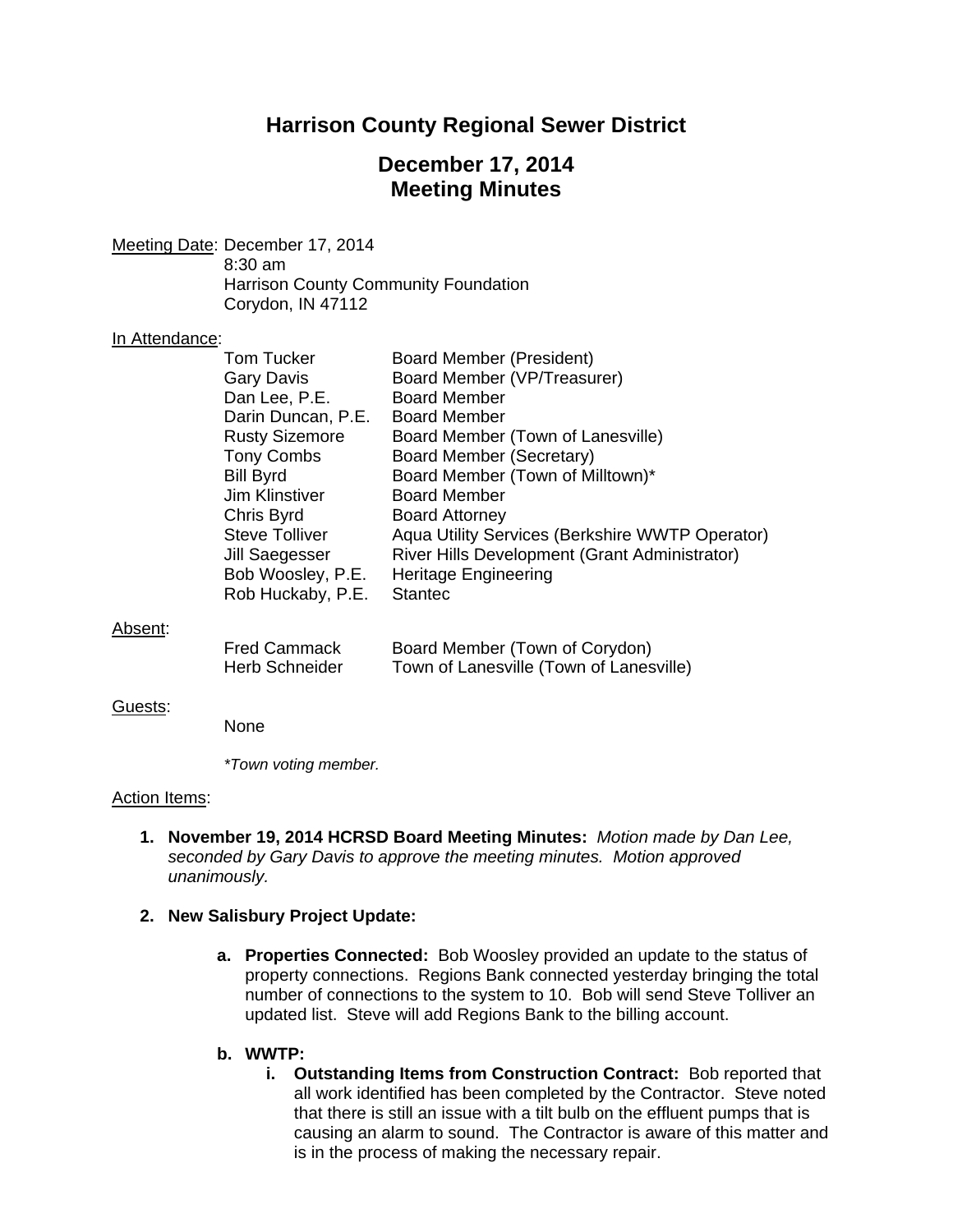HCRSD Mtg Minutes December 17, 2014 Page 2 of 4

- **ii. Water Meter:** Bob reported to the Board the need to have a water meter installed to track plant water use (water is used for maintenance and testing purposes). The water line serving the plant is part of the private line that serves the mobile home park. A meter needs to be installed to identify the amount of water being used by the District. This will allow the District to deduct this amount from the monthly sewer charges to the mobile home park. *A motion was made by Gary Davis, second by Dan Lee to allow Steve Tolliver to discuss this installation with SSK (mobile home park owner) and take the necessary steps to have this meter installed. Motion approved unanimously.*
- **c. Electric Overages at the Child Craft Lift Station:** Bob reported the electric overage payment request has been made to the Contractor. Bob was asked to follow up with the Contractor to discuss when payment can be expected.
- **d. EDA Grant Close Out:** Jill Saegesser reviewed the final close out document packet that must be submitted to EDA to receive the District's final reimbursement. *A motion was made by Darin Duncan, second by Tony Combs to approve the close out packet. Motion approved unanimously.*

## **3. Berkshire WWTP:**

- **a. Operations Report (November):** Steve provided an overview of the monthly report. The plant is in full compliance. Steve noted that the yard hydrant failed during the month and needed replacement. He has completed these repairs. Bob asked why the report shows the capacity of the plant to be 30,000 gpd (the new capacity of the plant is 60,000 gpd). Steve stated this is a form provided by IDEM that cannot be changed by anyone but IDEM (it is an autofill type form). Steve said IDEM is short staffed and has not had the time to update this information. He will follow up with them again to notify them this needs to be corrected. The concern is the form states the plant is at 36% capacity when in reality it is at 18% capacity. *Motion made by Tony Combs, second by Darin Duncan to approve the November operations report. Motion approved unanimously.*
- **b. Net DMR:** Steve reported IDEM is encouraging all permit holders to begin utilizing the Net DMR system for monthly reporting. This system will eventually save on the cost of making certified submittals to IDEM. Steve asked that he be allowed to move forward with submitting the necessary documentation for the District to begin utilizing this service. *A motion was made by Bill Byrd, second by Dan Lee to allow Steve Tolliver to begin the process for enrolling the District in the NetDMR program. Motion approved unanimously.*
- **c. Operations Contract:** Tom Tucker advised the Board the operations agreement with Aqua Utilities has an automatic Consumer Price Index (CPI) increase/decrease in fee each year. This year the CPI change results in the contract being increased to \$2,465.83 per month (current charge is \$2,424.61). *A motion was made by Darin Duncan, second by Dan Lee to approve Aqua Utilities CPI increase in their monthly fee. Motion approved unanimously.*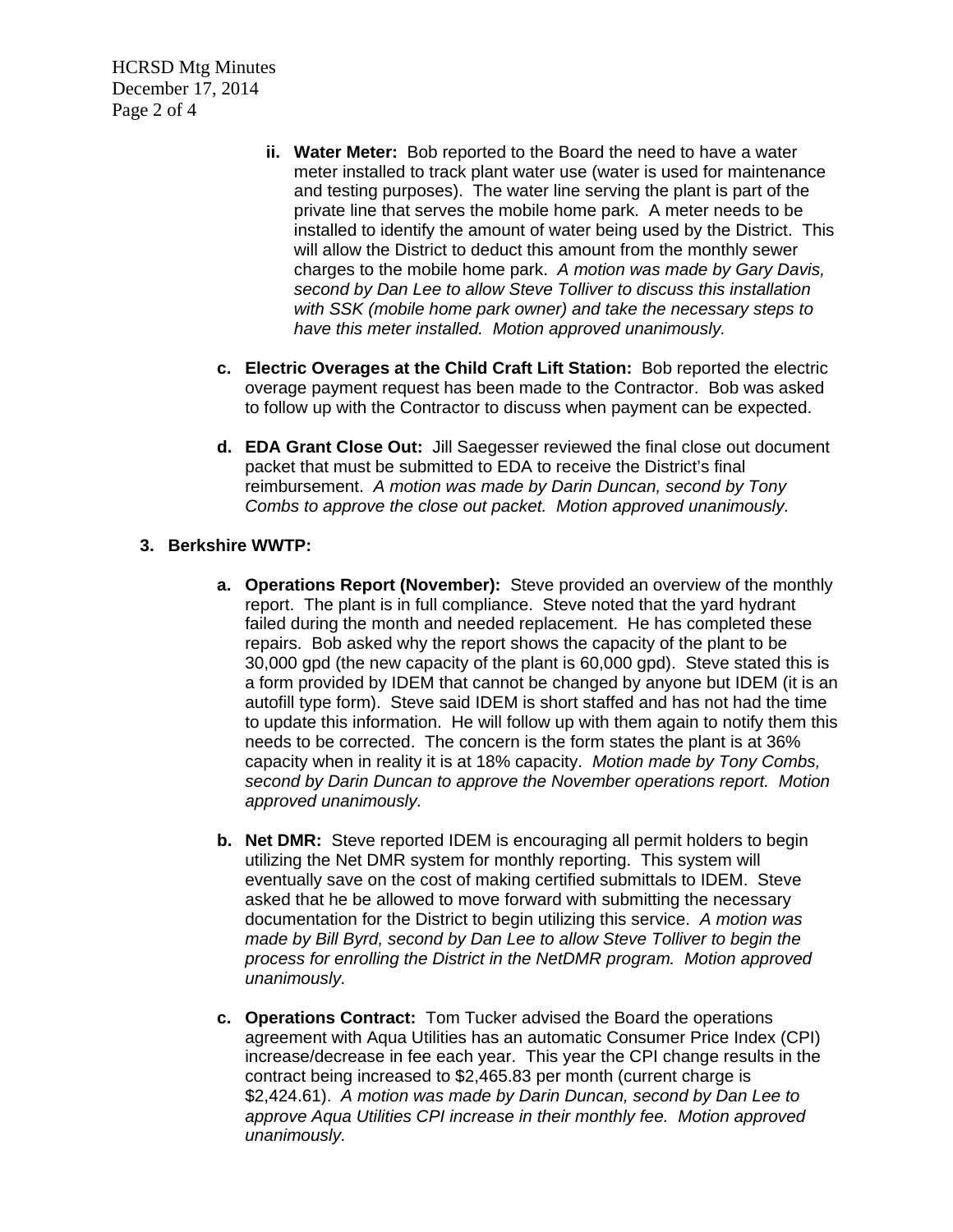HCRSD Mtg Minutes December 17, 2014 Page 3 of 4

## **4. Lanesville I-64 Interchange Sewer Project**

### **a. District's Part of Project:**

- **i. Construction:** Bob Woosley reported construction is well underway. The crossing of Crandall Lanesville Road is complete. The Contractor is currently working on the installation of the wet well for the pump station.
- **ii. Pay Application No. 1:** *A motion was made by Gary Davis, second by Darin Duncan to approve Pay Application No. 1 in the amount of \$24,880.50. Motion approved unanimously.*
- **b. Lanesville's Part of Project:** Rusty Sizemore stated work is progressing quickly. He stated the wet well for the lift station has been completed and the contractor has installed approximately ¼ mile of the force main.

### **5. Treasurers Report:**

- **a.** *Motion made by Bill Byrd, second by Tony Combs to accept the November Treasurer's Report. Motion approved unanimously.*
- **b.** *Motion made by Gary Davis, second by Bill Byrd to pay the following claims. Motion approved unanimously.*

### *District Checking Account:*

| i. First Harrison - interest on credit line             | \$270.84   |
|---------------------------------------------------------|------------|
| ii. Harrison REMC-WWTP electric service                 | \$2,038.43 |
| iii. Duke Energy - lift station electric service        | \$32.44    |
| iv. Aqua Utility Services - billing/dialers/sludge haul | \$270.98   |
| v. Aqua Utility Services - Dec WWTP operations          | \$2,424.61 |
| vi. Town of Corydon - November sewer bills              | \$4,113.94 |
| vii. Stantec Consulting Services - stormwater project   | \$1,187.25 |
|                                                         |            |

**c.** *Motion made by Gary Davis, second by Tony Combs to approve the following invoices. Motion approved unanimously.* 

| i. Heritage Engineering - Invoice No. 07030-61  | \$4,020.25 |
|-------------------------------------------------|------------|
| ii. Heritage Engineering - Invoice No. 12053-19 | \$2,590.18 |

- **d.** *Motion made by Gary Davis, second by Dan Lee to approve the following invoice. Motion approved unanimously.* 
	- i. Heritage Engineering Invoice No. 12004-24  $$601.39$

### **6. Other:**

**a. County Funding Encumbrances:** Chris Byrd advised the Board the Commissioners signed the funding encumbrance documents at their meeting earlier this week. Chris asked for a motion to allow Tom Tucker to sign the encumbrances outside of the District's Board meeting. Tom will have to meet with the Auditor to sign these documents. *A motion was made by Darin Duncan, second by Tony Combs to allow the District Board President to sign*